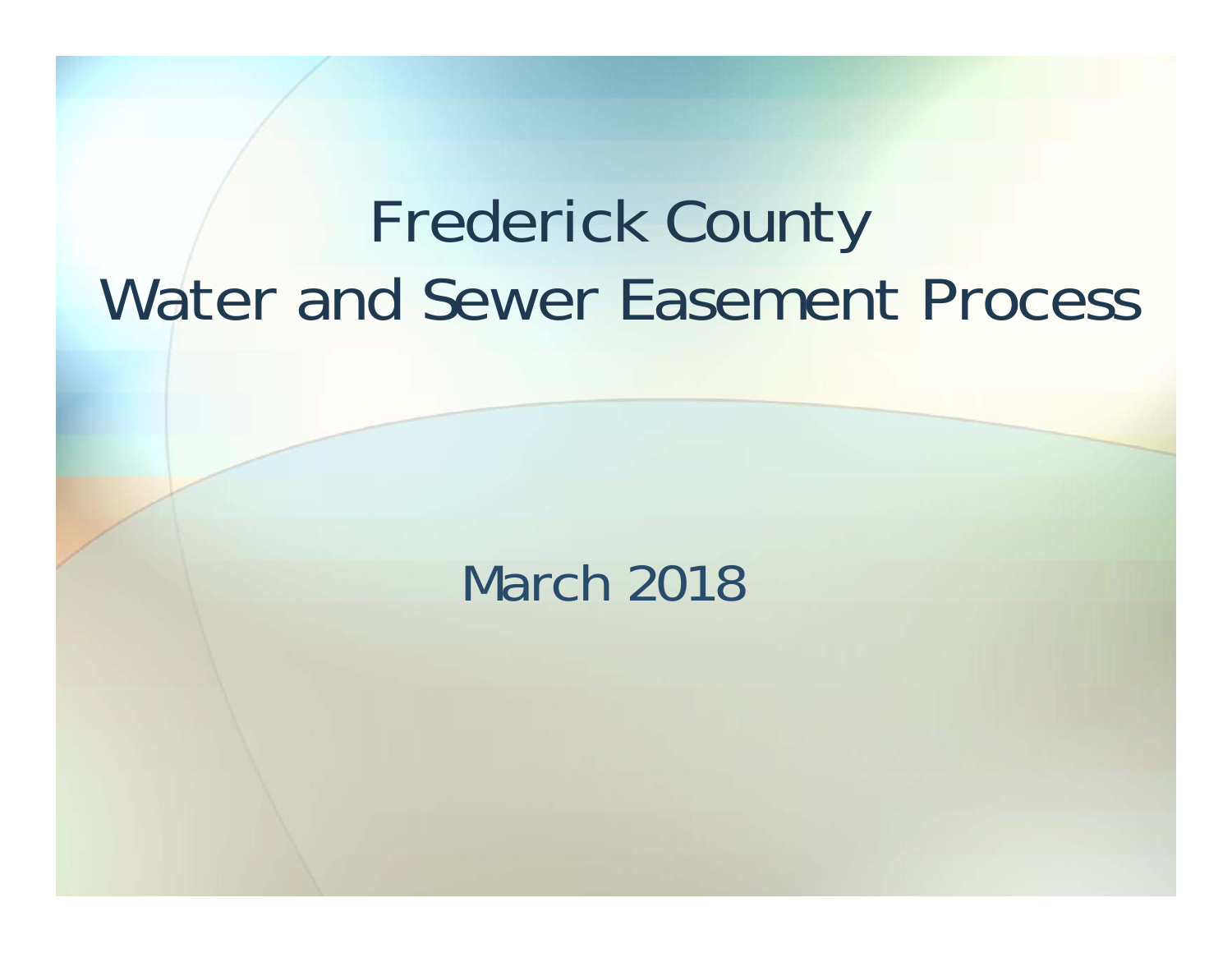#### Why did we want to have this presentation?

- Highlight recent changes made to our forms and procedures
	- Provide insight into our easement process in an effort to help streamline the review and approval process
		- Assist you with questions about the process and your document preparation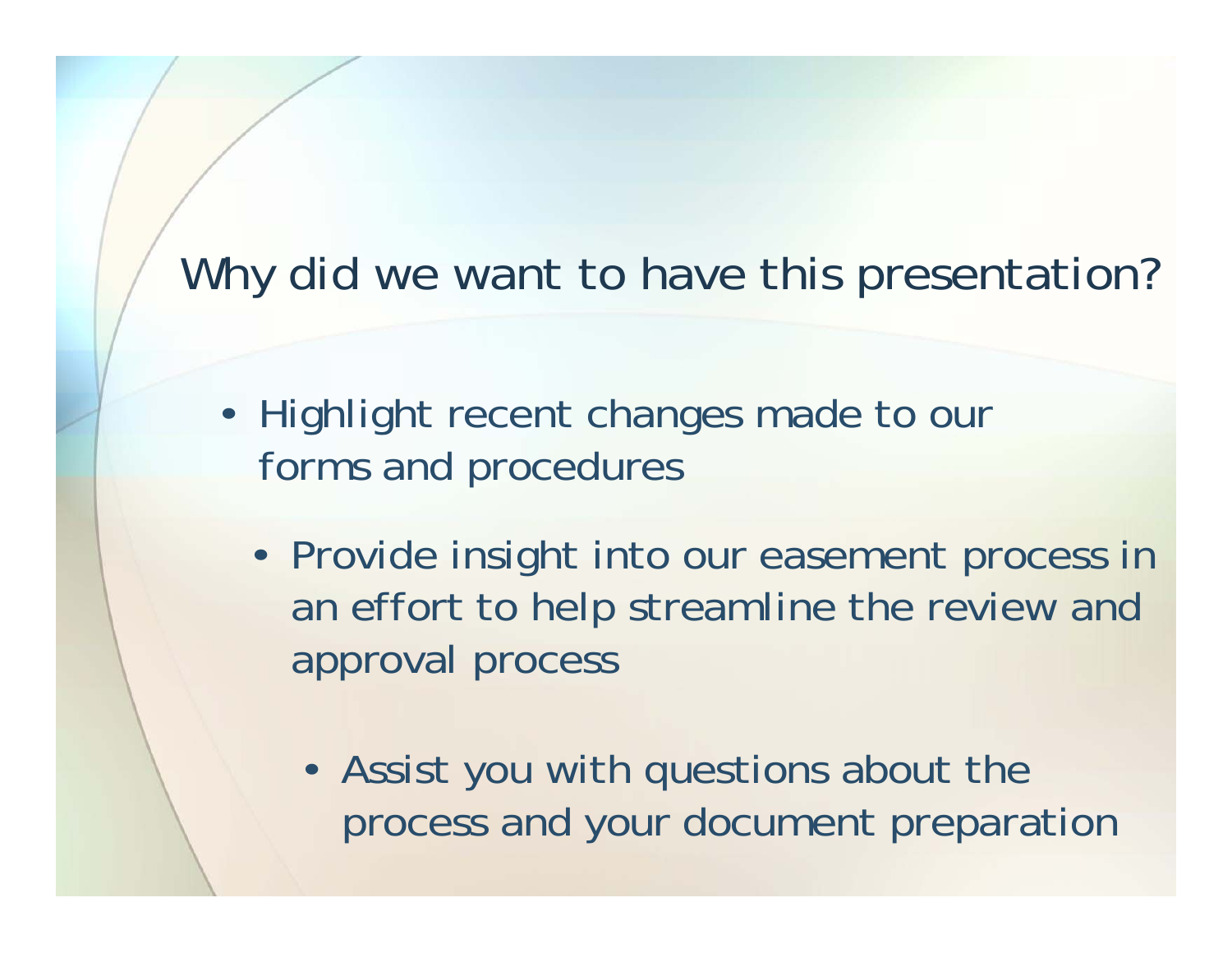#### Why did we change the forms last year?

First, we needed to update the County signature after the County Executive delegated authority to the Chief Administrative Officer

> Secondly, we wanted to more clearly define some of the terms and conditions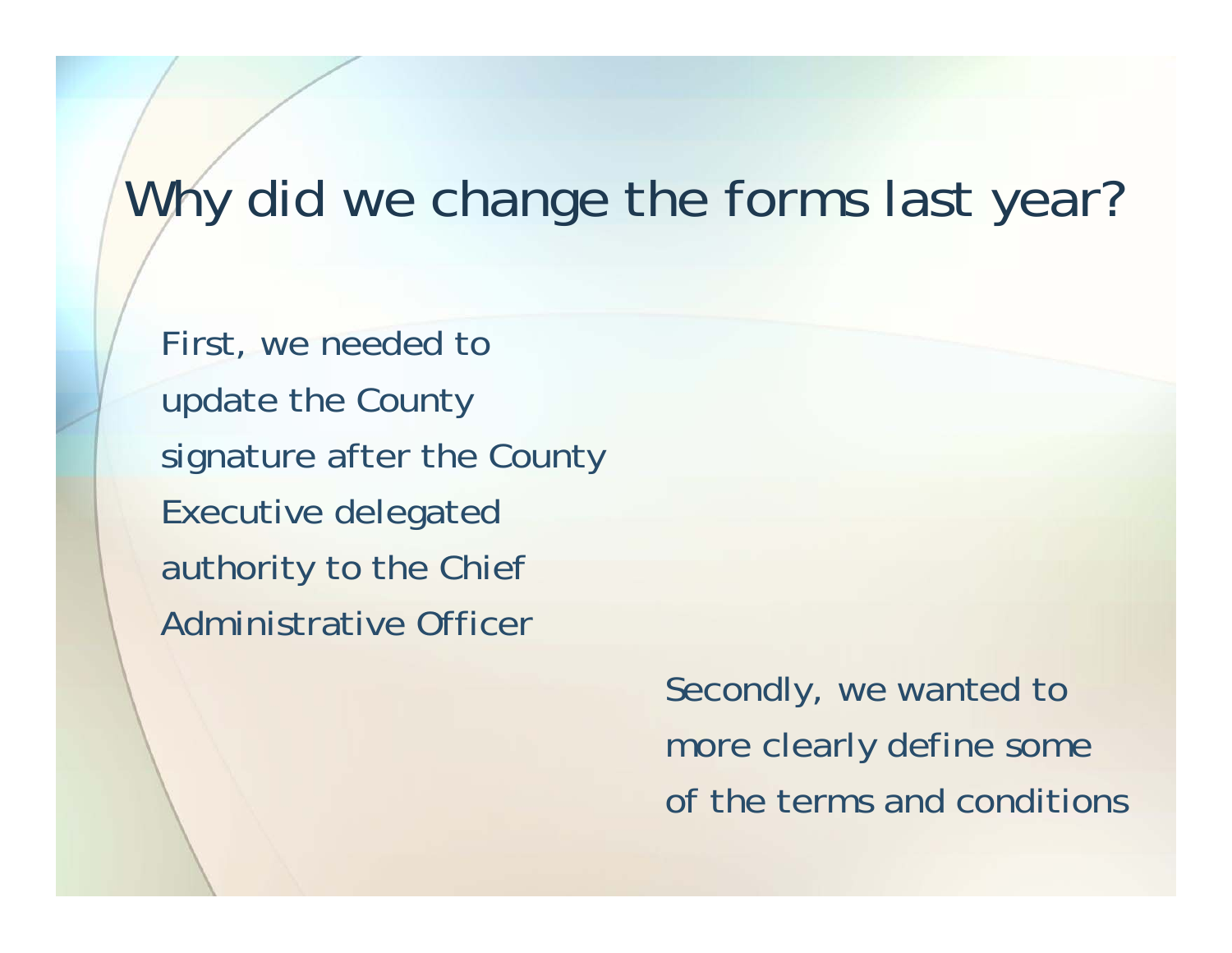#### Terms and conditions which were changed

- More clearly identify those improvements which should not be placed in an easement area
- Clearly state pavement and cover should not be placed over infrastructure which is at or above grade (such as water meters and manholes)
- Adjust the limits for the maximum amount of fill over pipelines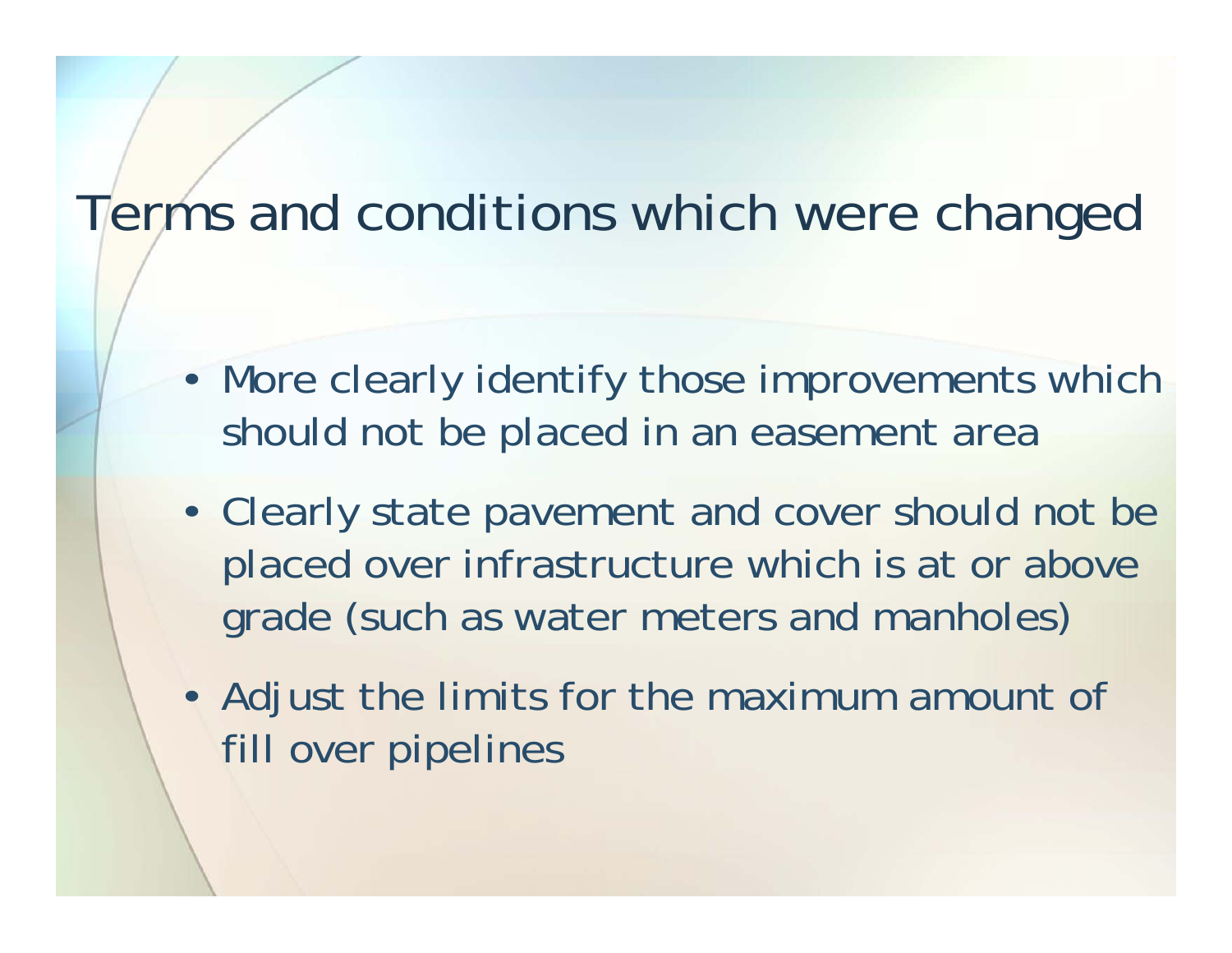Additionally, we removed most of the reference titles in the granting clause and made other terms more generic to lessen the amount of word changes required throughout the document.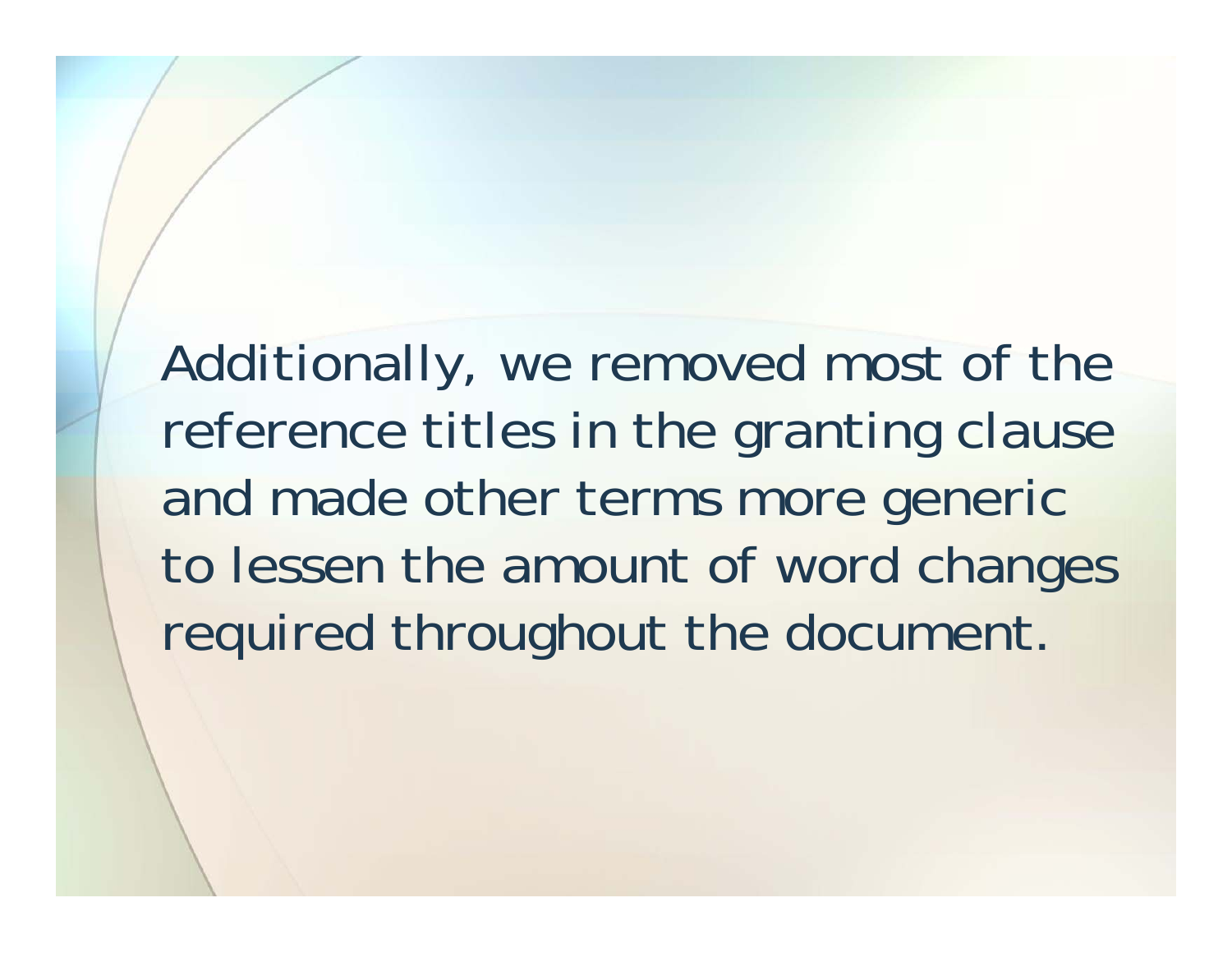## Processing Steps

- • Receipt of package in Engineering and Planning and initial review by Administrative Assistant
- • Technical Review of description/exhibit by Engineering Staff
- Easement and Title Review by Land Acquisition Staff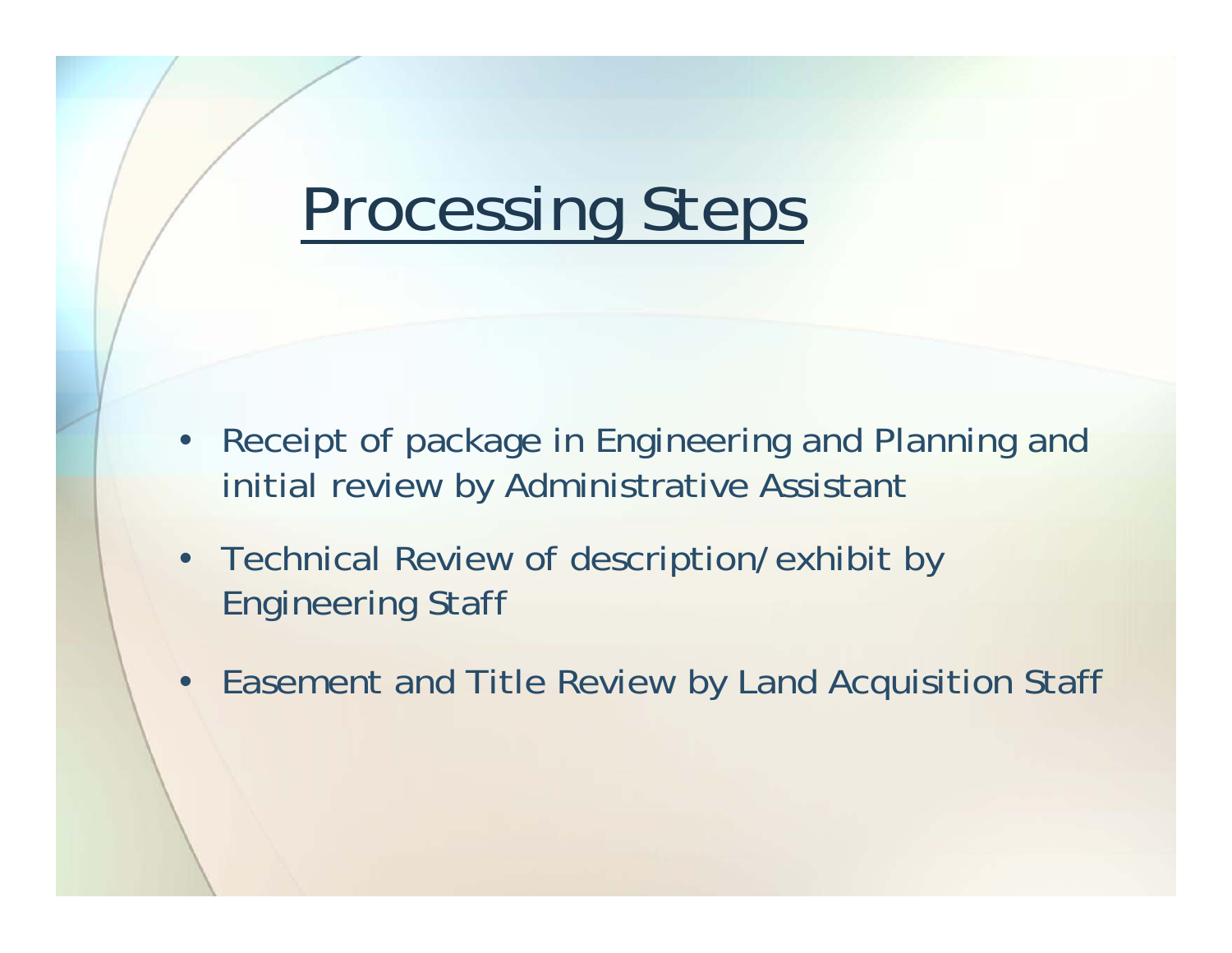## Initial Review

*can be completed only if all required elements are included*

- Routing Sheet with top section completed
- Original Easement Document with an original easement description or full size copy of the recorded easement plat
- Original Title Opinion Letter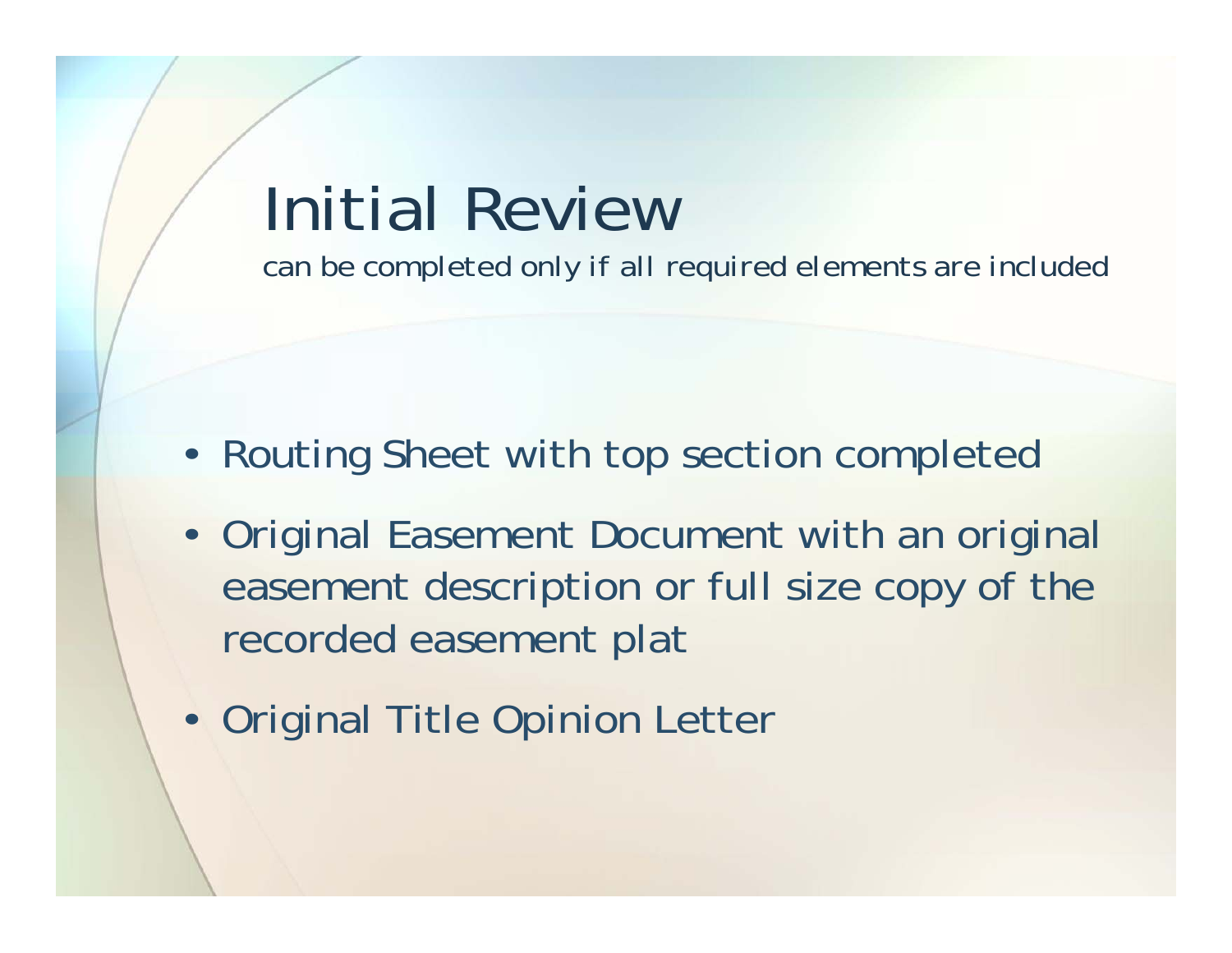## Technical Review

*can be initiated after plans are approved, signed by all parties and copies of the signed plans are received here*

- • Improvement Plans are approved, signed and we have copies of the signed Improvement Plans
- $\bullet$ Description is an original print and is to scale
- • Description contains surveyor's original signature, seal, license expiration date and COMAR statement
- • Description includes proper ties, calls, a point of beginning and closes accurately
- •All easement areas shown on the plans are included
- •All easement areas on the description match the plans
- • Any required Releases and copies of private easements have been provided in separate packages with Routing Sheets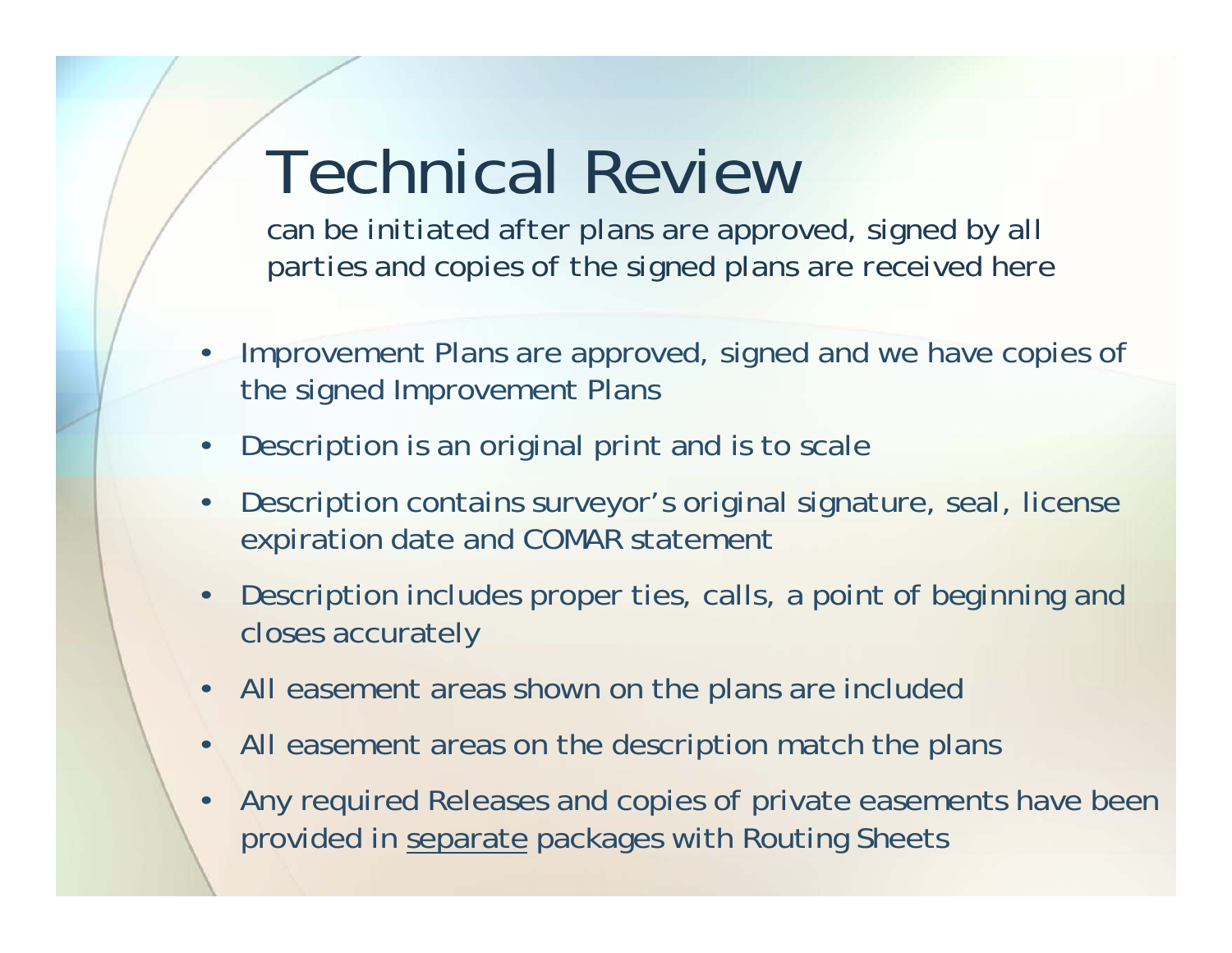#### Easement Document and Title Review *can be initiated after Technical Review has been completed*

- • Easement document is original, on the approved form, with original signatures
- The easement area description in the granting clause in the easement document matches the attached description or recorded easement plat
- The title information contained in the easement document matches the Title Opinion Letter and any required Consents are attached
- Generally the easement document is complete, accurate and meets the applicable standards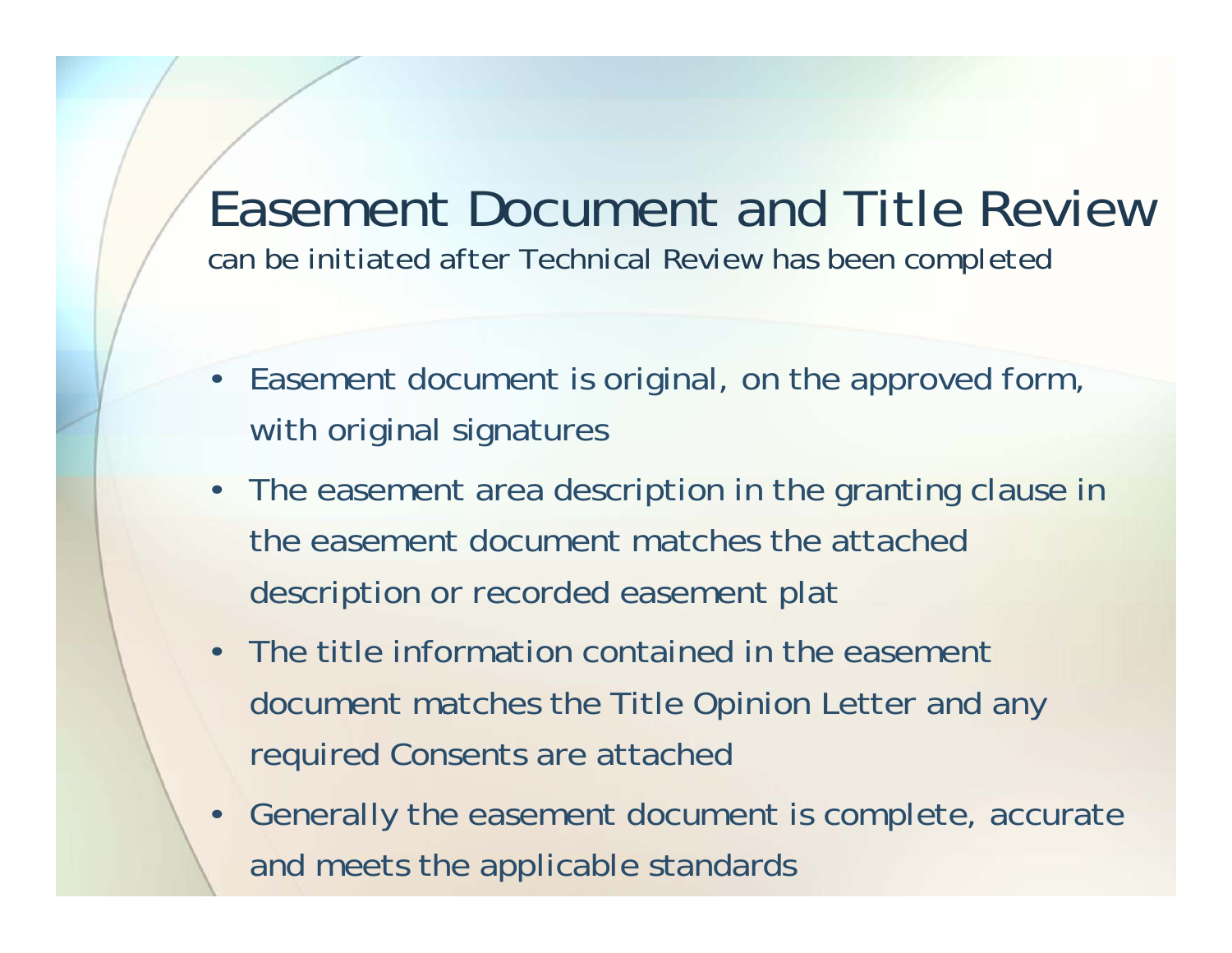#### Why is it important to have the easement area fully described in the granting clause?

When multiple packages are received, sometimes for the same property, there is a possibility for descriptions to be attached to the wrong document. It could happen before the package arrives at our office. It could also happen while the various County staff review the package.

We have also had situations in which discussions about the easement with the engineering consultant identified the fact that description pages were included which the engineer did not intend to be with that document.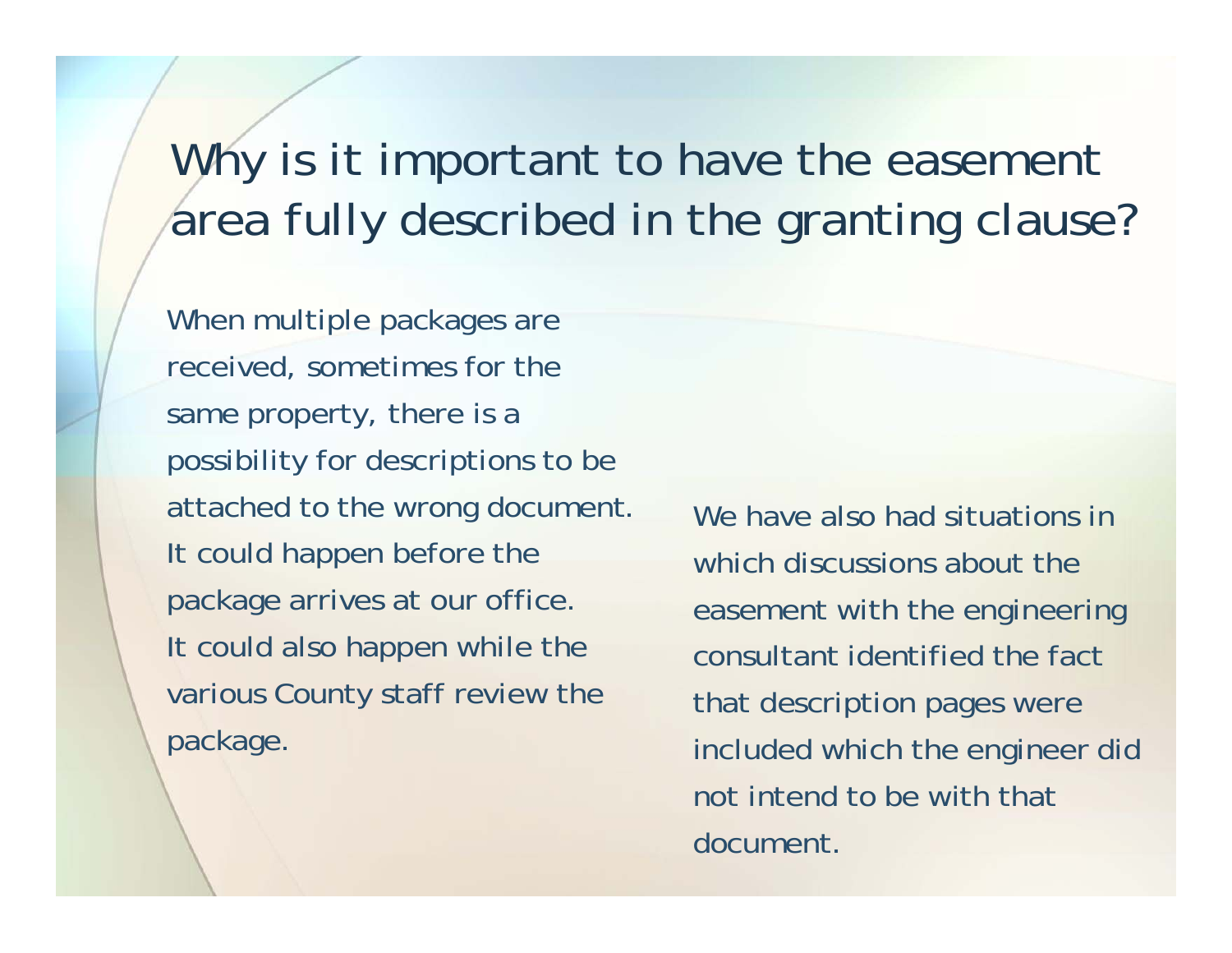## Notifications

After all of the review processes have been completed, the Land Acquisition Specialist notifies the contact person on the Routing Sheet the package has been approved or if there are deficiencies to be addressed.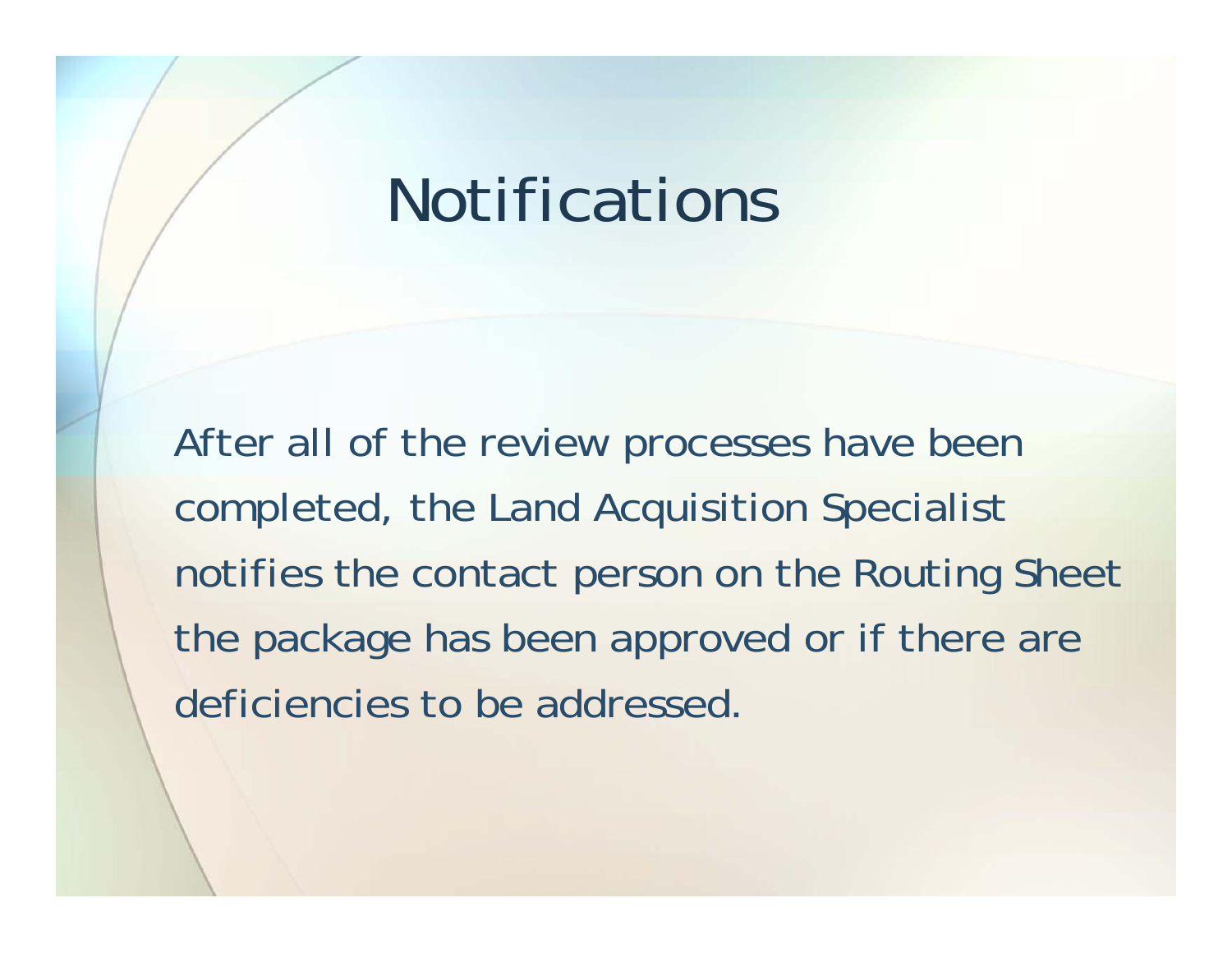## Approved easement packages

Move to DUSWM Finance to be matched up with the water/sewer construction contract (PIA/PWA) paperwork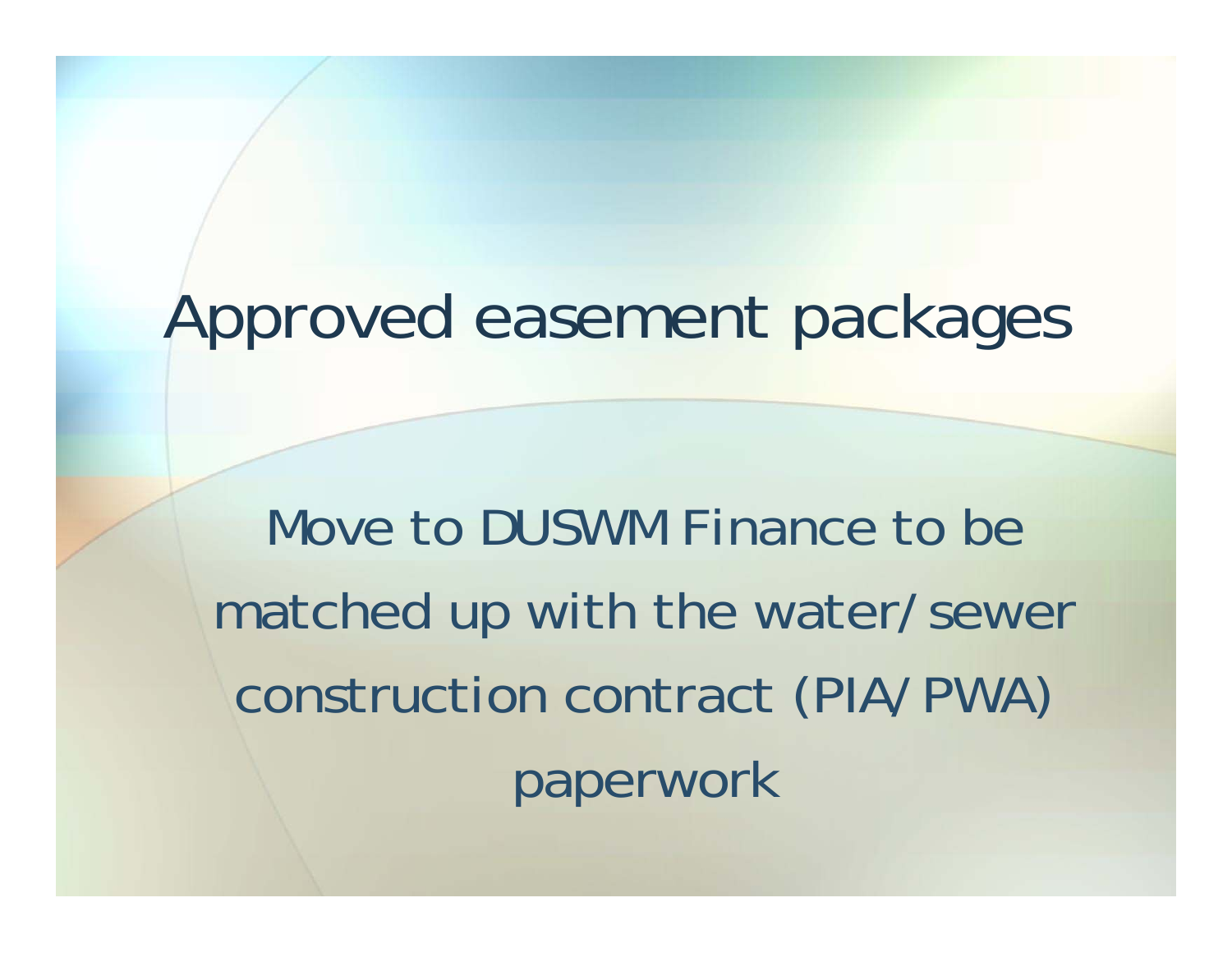#### What happens next?

The easement package is just one piece of the larger water and sewer construction process

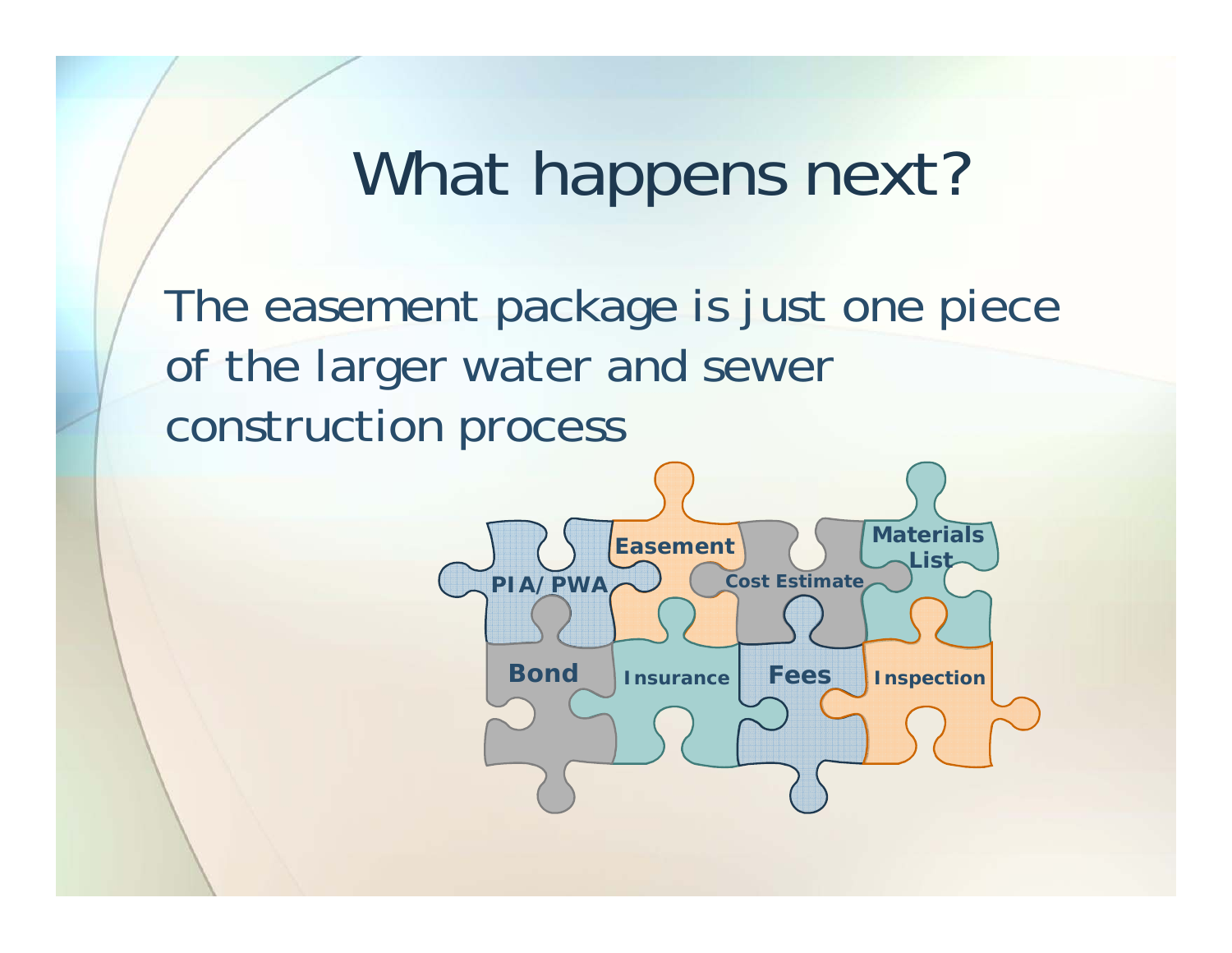Since each step of the process is dependent upon other steps, communication between the developer and their consultants is key.

The attorney or other person submitting the easement packages should coordinate closely with the developer and their engineering firm in order to ensure the easement package is submitted after the signed plans have been provided and about the same time as the contract paperwork.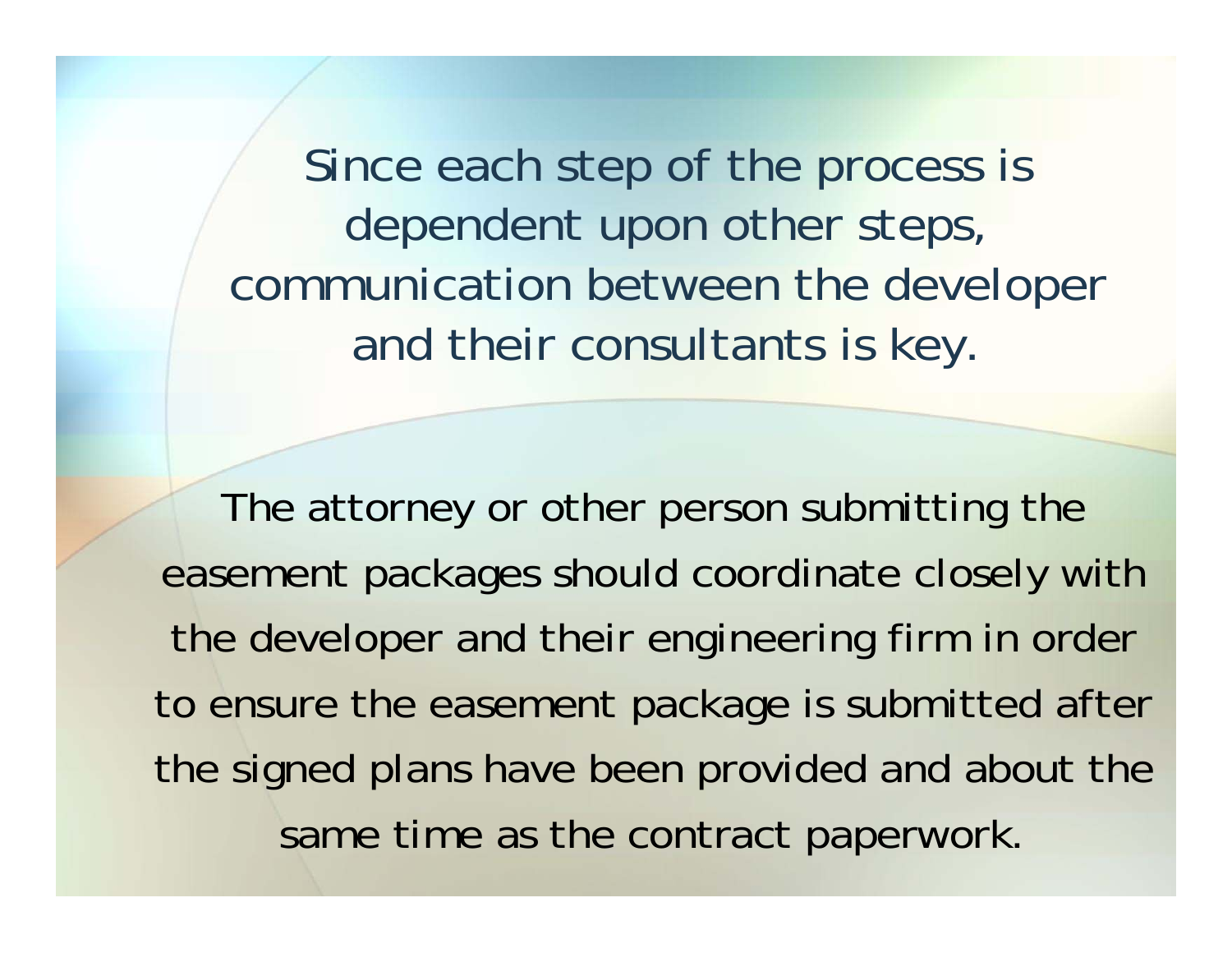Upon review and approval of the contract paperwork and payment of any required fees, both packages will be combined and moved to the Office of the County Attorney for final review and then to the Office of the County Executive for signature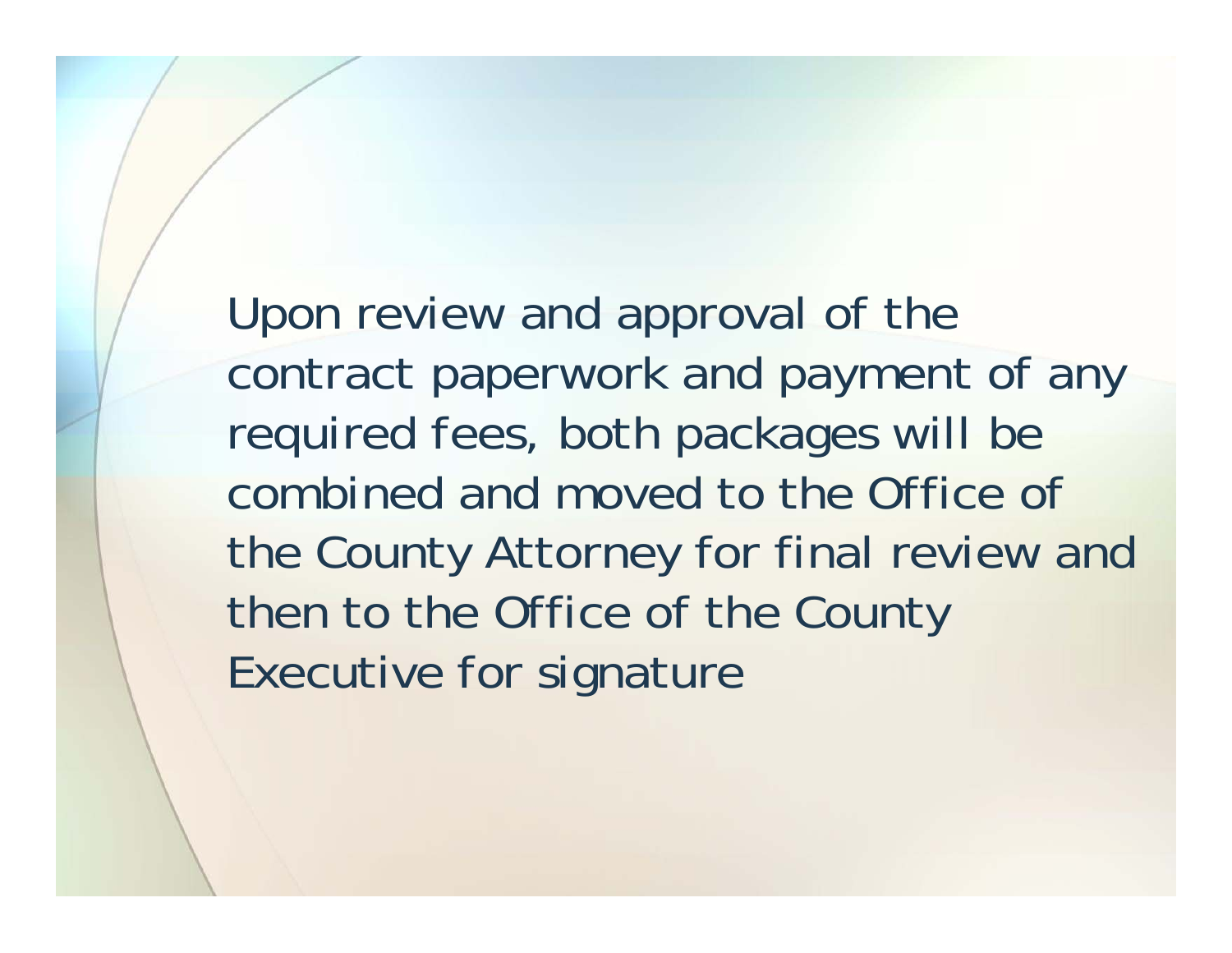Signed documents are returned to DUSWM Finance

Paperwork is separated Finance paperwork is filed Finance accounts are set up Easement paperwork is delivered to Land Acquisition Specialist for recording Construction paperwork is delivered to the Construction Manager so the pre-construction meeting can be scheduled when requested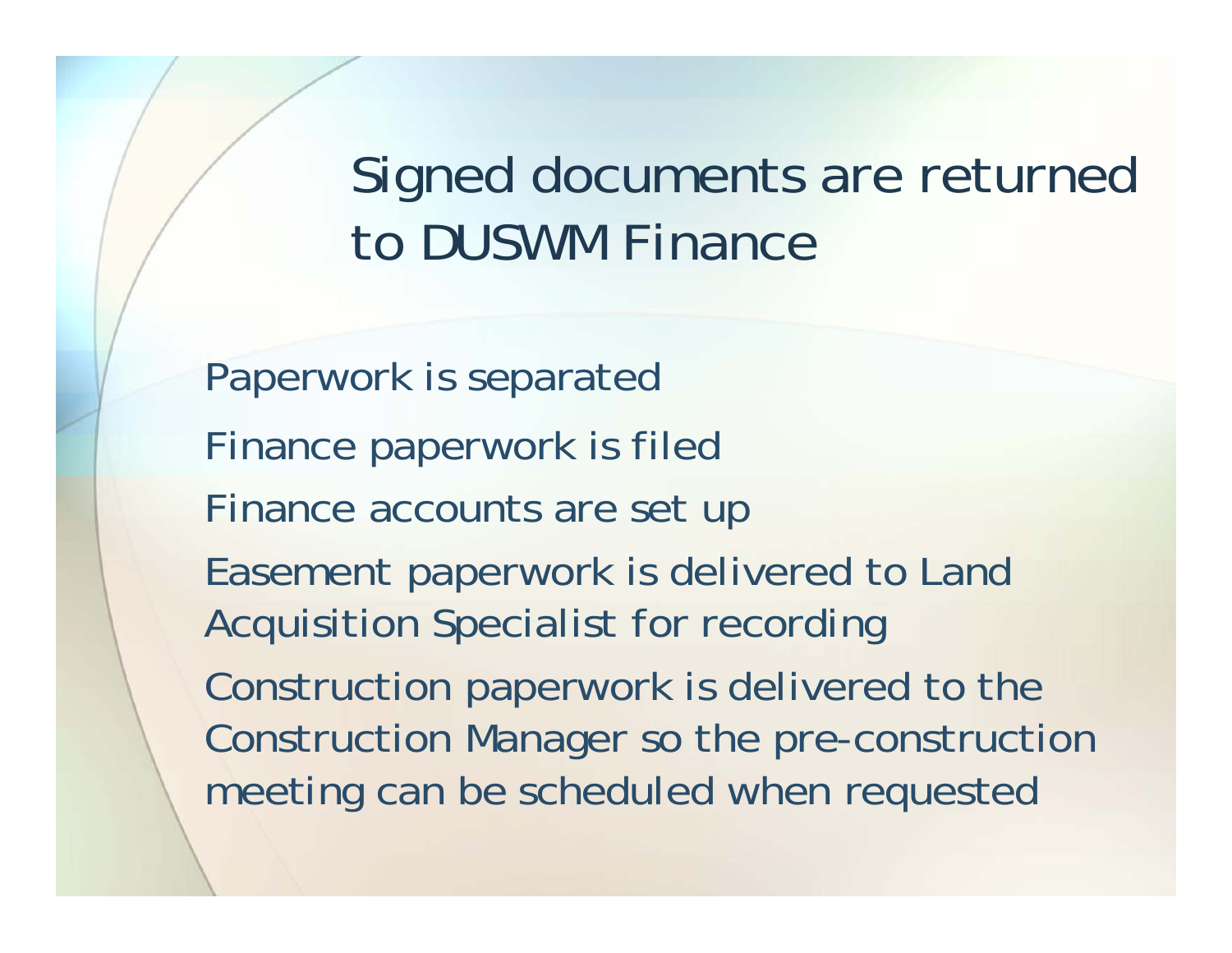Construction begins and the inspections occur until the work is completed and the infrastructure is accepted into the County's system